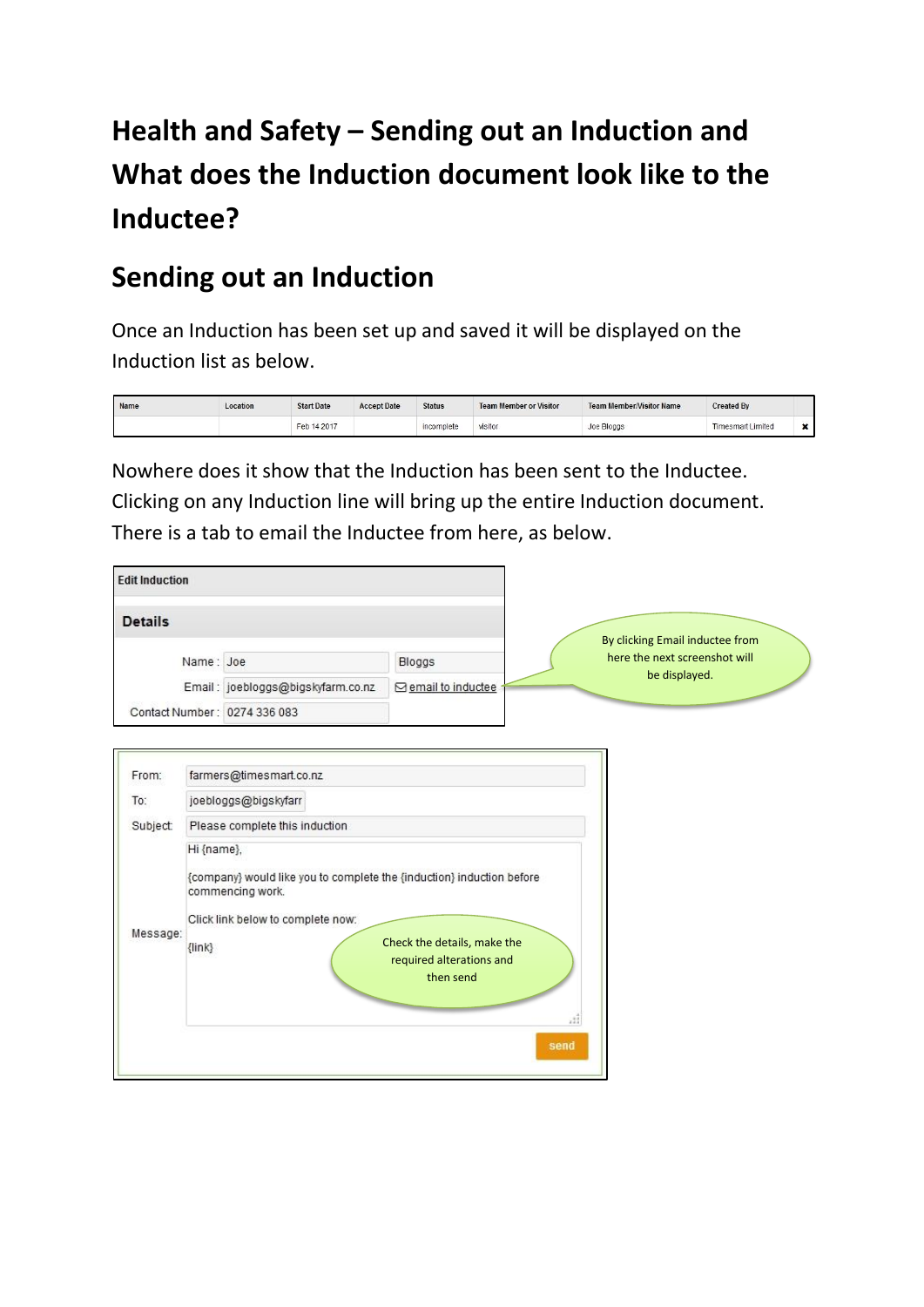| <b>Edit Induction</b>        |                                   |                            |                                            |
|------------------------------|-----------------------------------|----------------------------|--------------------------------------------|
| <b>Details</b>               |                                   |                            | On the Induction<br>document the fact that |
| Name: Joe                    |                                   | Bloggs                     | the email has been sent                    |
|                              | Email: joebloggs@bigskyfarm.co.nz | <b>⊠</b> email to inductee | will display as below                      |
| Contact Number: 0274 336 083 |                                   |                            |                                            |

## **What does the Induction document look like to the Inductee?**

The 3 screenshots below represent the entire Induction document. Apprpriate comments have been made where necessary.